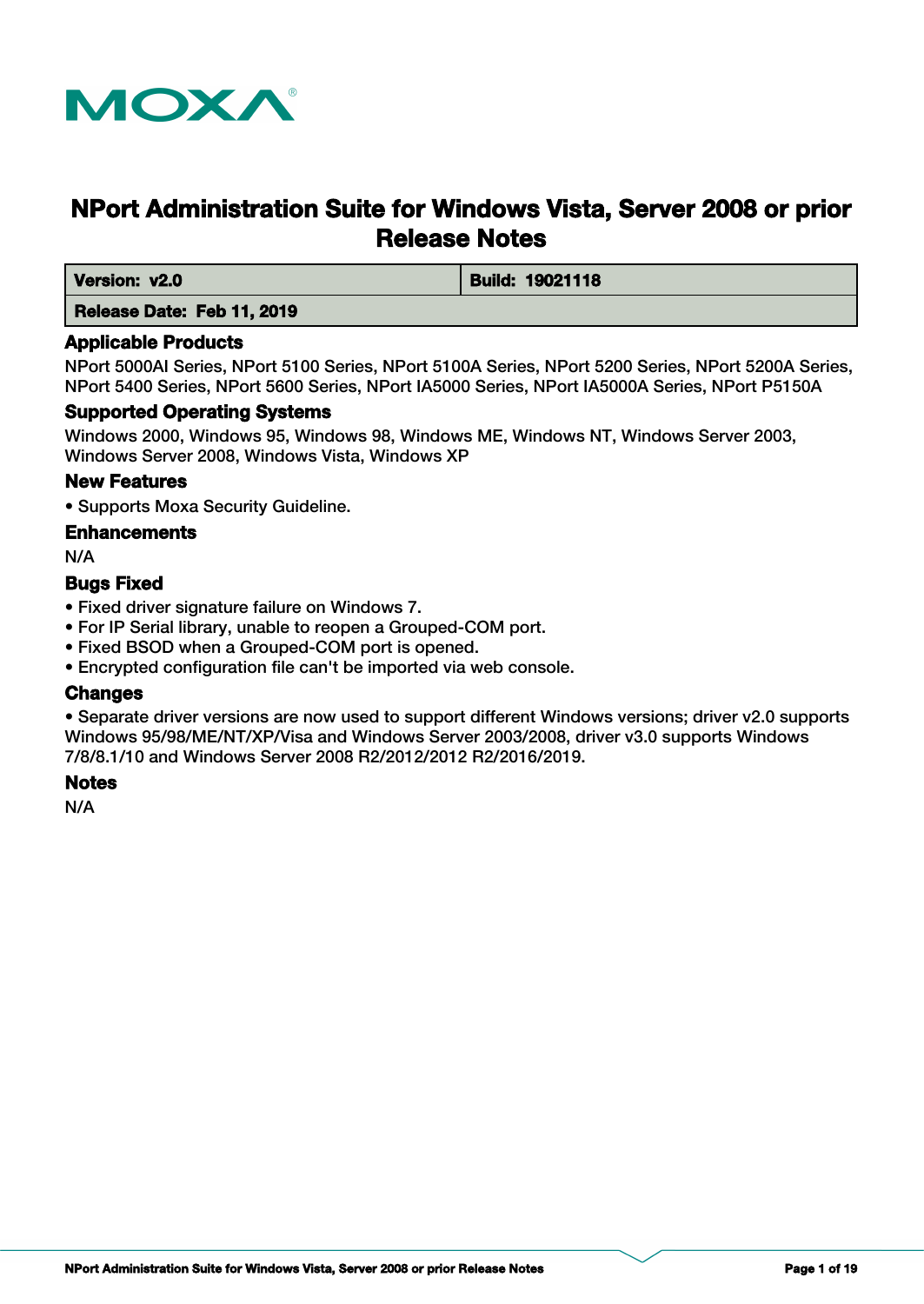

 **Version: v1.22 <b>Build: Build: Build 16082410** 

 **Release Date: Oct 28, 2016**

## **Applicable Products**

Industrial Device Servers, NPort 5100 Series, NPort 5100A Series, NPort 5200 Series, NPort 5200A Series, NPort 5400 Series, NPort 5600 Series, NPort 5600-DT Series, NPort 5600-DTL Series

#### **Supported Operating Systems**

Windows 10, Windows 2000, Windows 7, Windows 8, Windows 8.1, Windows 95, Windows 98, Windows ME, Windows NT, Windows Server 2003, Windows Server 2008, Windows Server 2008 R2, Windows Server 2012, Windows Server 2012 R2, Windows Vista, Windows XP

## **New Features**

• Supports encrypted configuration.

## **Enhancements**

N/A

**Bugs Fixed**

N/A

#### **Changes**

N/A

#### **Notes**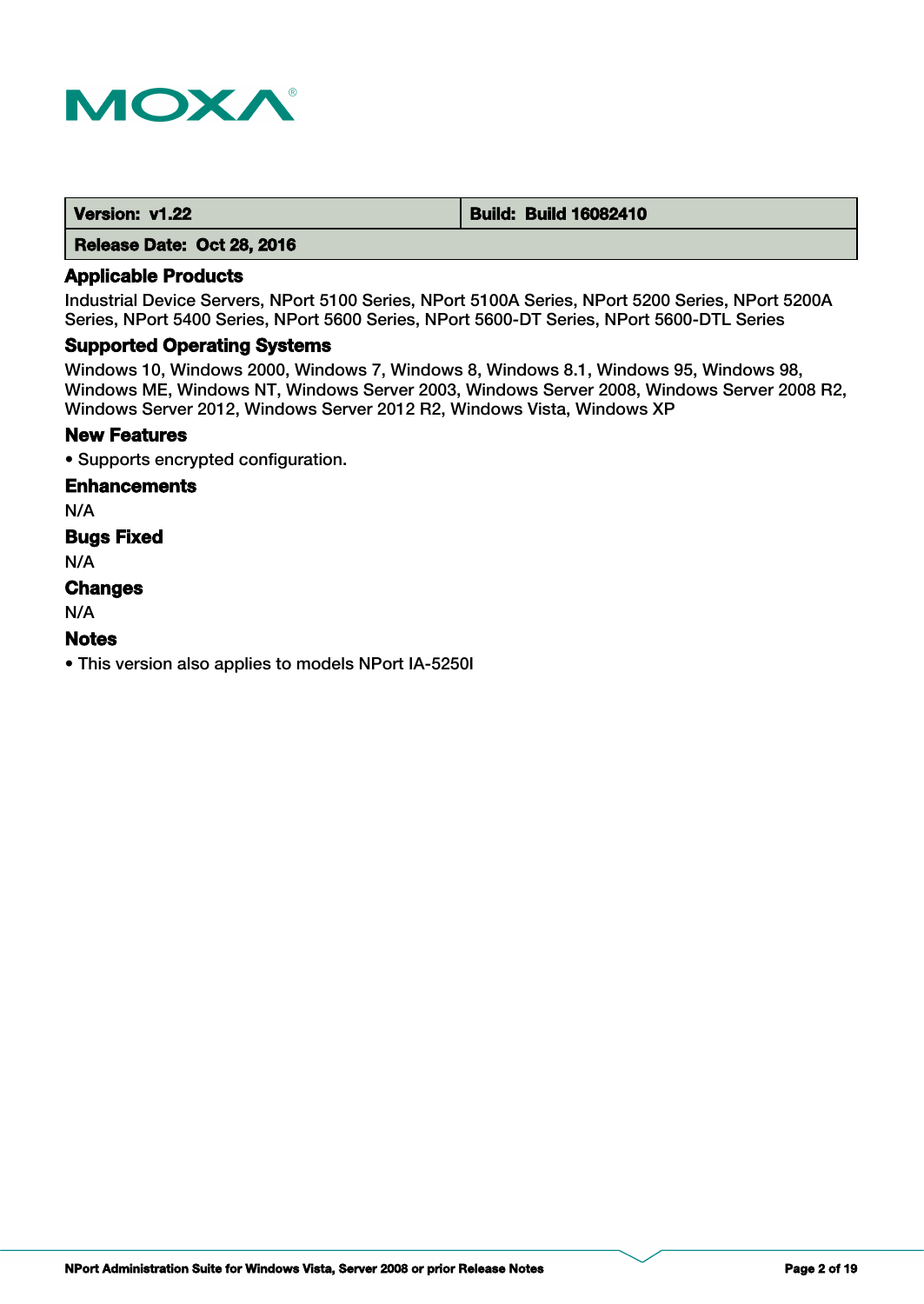

| Version: v1.21           | <b>Build: Build 16032319</b> |
|--------------------------|------------------------------|
| <b>Release Date: N/A</b> |                              |

Industrial Device Servers, NPort 5100 Series, NPort 5100A Series, NPort 5200 Series, NPort 5200A Series, NPort 5400 Series, NPort 5600 Series, NPort 5600-DT Series, NPort 5600-DTL Series

#### **Supported Operating Systems**

Windows 10, Windows 2000, Windows 7, Windows 8, Windows 8.1, Windows 95, Windows 98, Windows ME, Windows NT, Windows Server 2003, Windows Server 2008, Windows Server 2008 R2, Windows Server 2012, Windows Server 2012 R2, Windows Vista, Windows XP

## **New Features**

• Supports Windows 10.

#### **Enhancements**

N/A

## **Bugs Fixed**

- Device search failure when the host has more than 16 IP addresses.
- NPort Administration Suite could not be run on Windows 2000.

#### **Changes**

N/A

#### **Notes**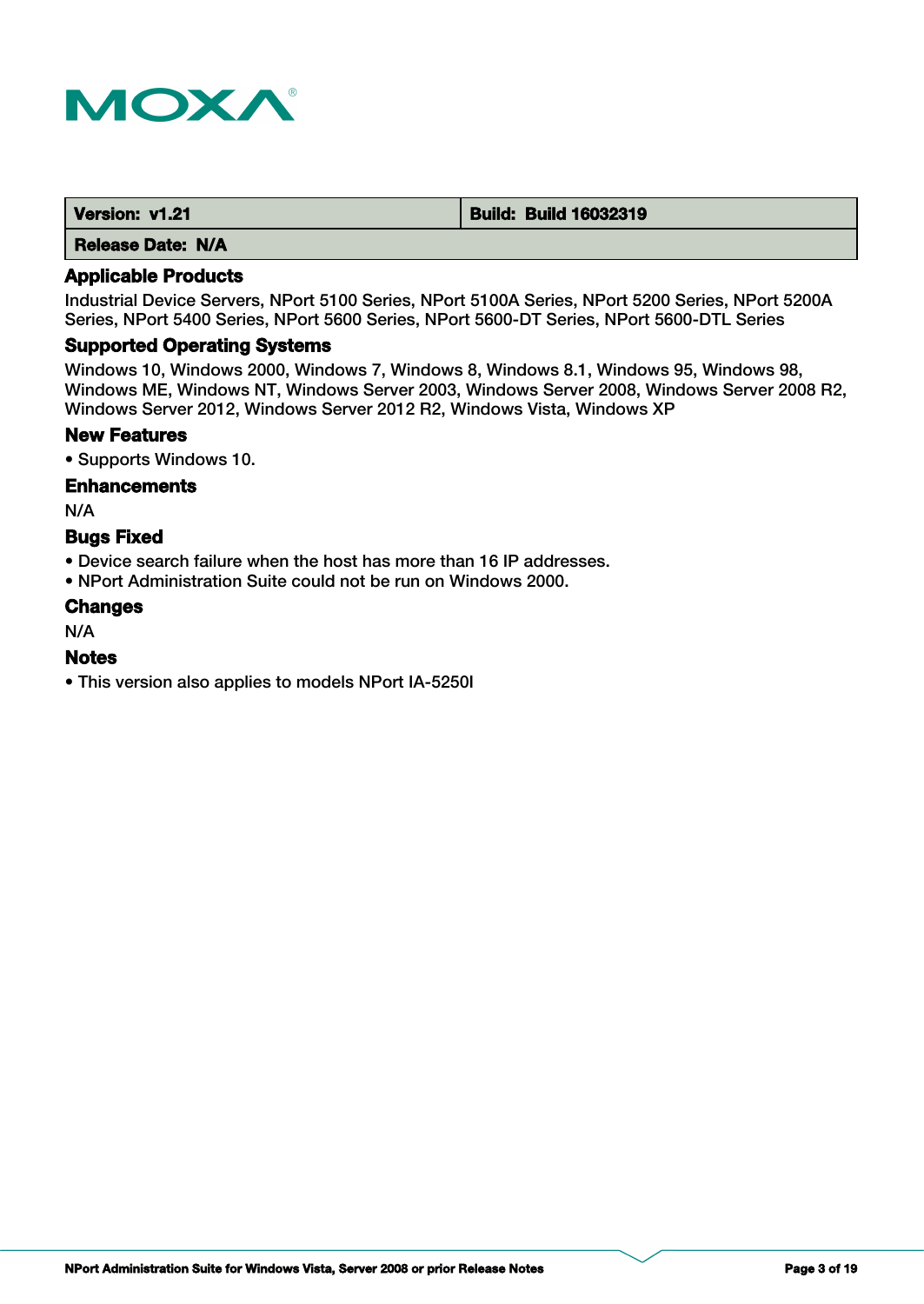

| Version: v1.20           | <b>Build: Build 14120316</b> |
|--------------------------|------------------------------|
| <b>Release Date: N/A</b> |                              |

Industrial Device Servers, NPort 5100 Series, NPort 5100A Series, NPort 5200 Series, NPort 5200A Series, NPort 5400 Series, NPort 5600 Series, NPort 5600-DT Series, NPort 5600-DTL Series

#### **Supported Operating Systems**

Windows 2000, Windows 7, Windows 8, Windows 8.1, Windows 95, Windows 98, Windows ME, Windows NT, Windows Server 2003, Windows Server 2008, Windows Server 2008 R2, Windows Server 2012, Windows Server 2012 R2, Windows Vista, Windows XP

#### **New Features**

- IPSerial.dll upgraded to version 1.7.3.
- IPSerial added example code for VB2010.
- Updated NPort.dll to support NPort P5150A.

#### **Enhancements**

N/A

#### **Bugs Fixed**

- Updated IPSerial.dll to fix thread handle always existing.
- Utility could not monitor devices with "auto save device" setting when restarting the utility.
- Utility could not monitor devices with "manual" setting before executing search function.
- Ports mapped by the NPort Administration Suite v1.18 or earlier would disappear when using a version of Administration Suite later than v1.18.
- Searching by 802.11 WLAN would fail on Windows 7 or later.
- The timeout of IPSerial nsio checkalive function would not work on Windows 7 Ultimate.
- Popup error message "The network component is not ready" when searching for an NPort on Windows 8.
- Ports could not be sorted by COM number order when clicking the COM number field in the monitor page.

• The ports mapped by NPort Administration Suite v1.19 or earlier could not be opened by using a version of Administration Suite later than v1.19.17.

#### **Changes**

N/A

## **Notes**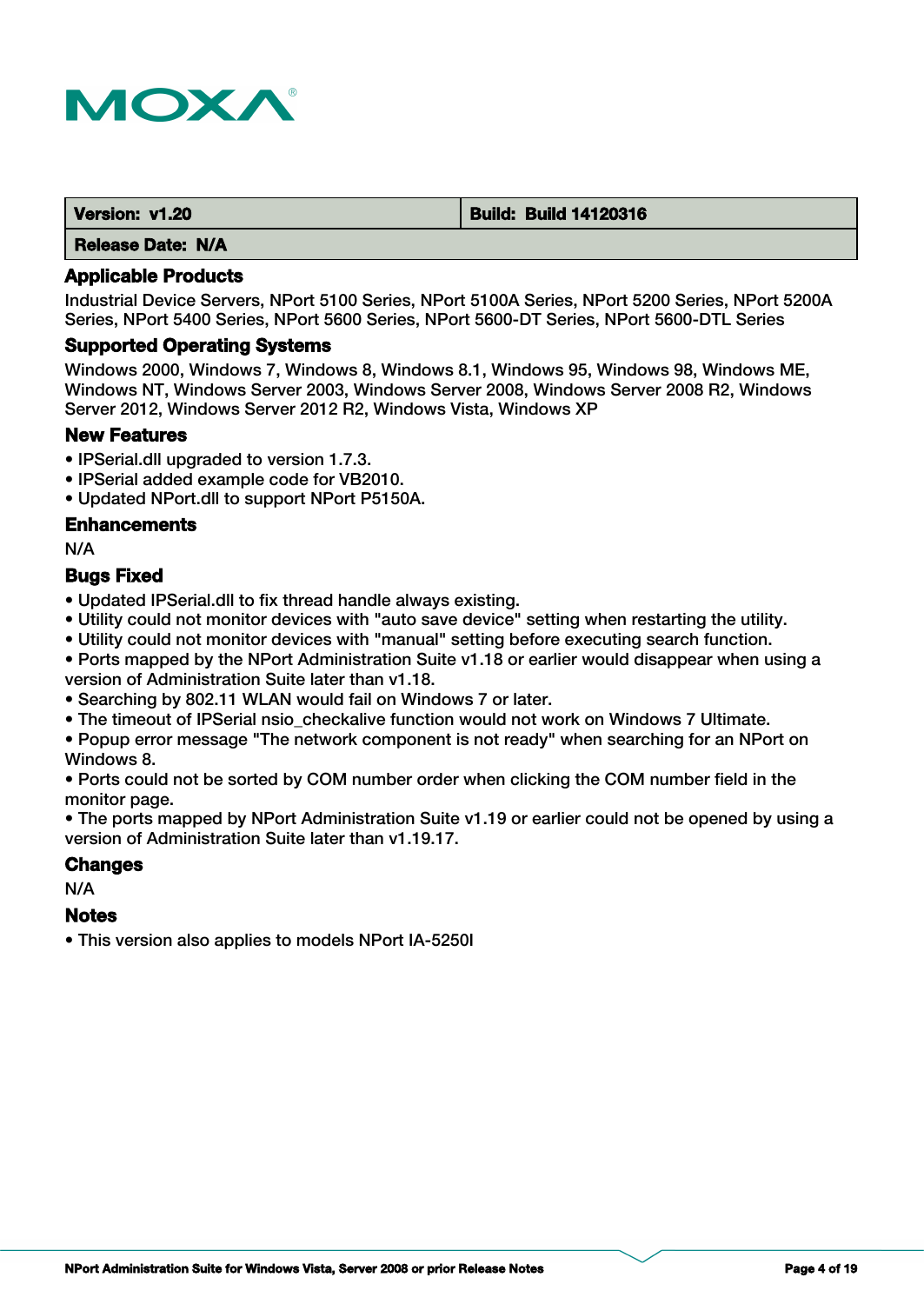

| Version: v1.19 | <b>Build: Build 12113018</b> |
|----------------|------------------------------|
|                |                              |

## **Applicable Products**

Industrial Device Servers, NPort 5100 Series, NPort 5100A Series, NPort 5200 Series, NPort 5200A Series, NPort 5400 Series, NPort 5600 Series, NPort 5600-DT Series, NPort 5600-DTL Series

#### **Supported Operating Systems**

Windows 2000, Windows 7, Windows 8, Windows 95, Windows 98, Windows ME, Windows NT, Windows Server 2003, Windows Server 2008, Windows Server 2008 R2, Windows Server 2012, Windows Vista, Windows XP

## **New Features**

- Supports Windows 8 and Windows Server 2012.
- Supports "Always Accept Open Request" for Windows 2000 and newer.

## **Enhancements**

N/A

## **Bugs Fixed**

N/A

## **Changes**

N/A

## **Notes**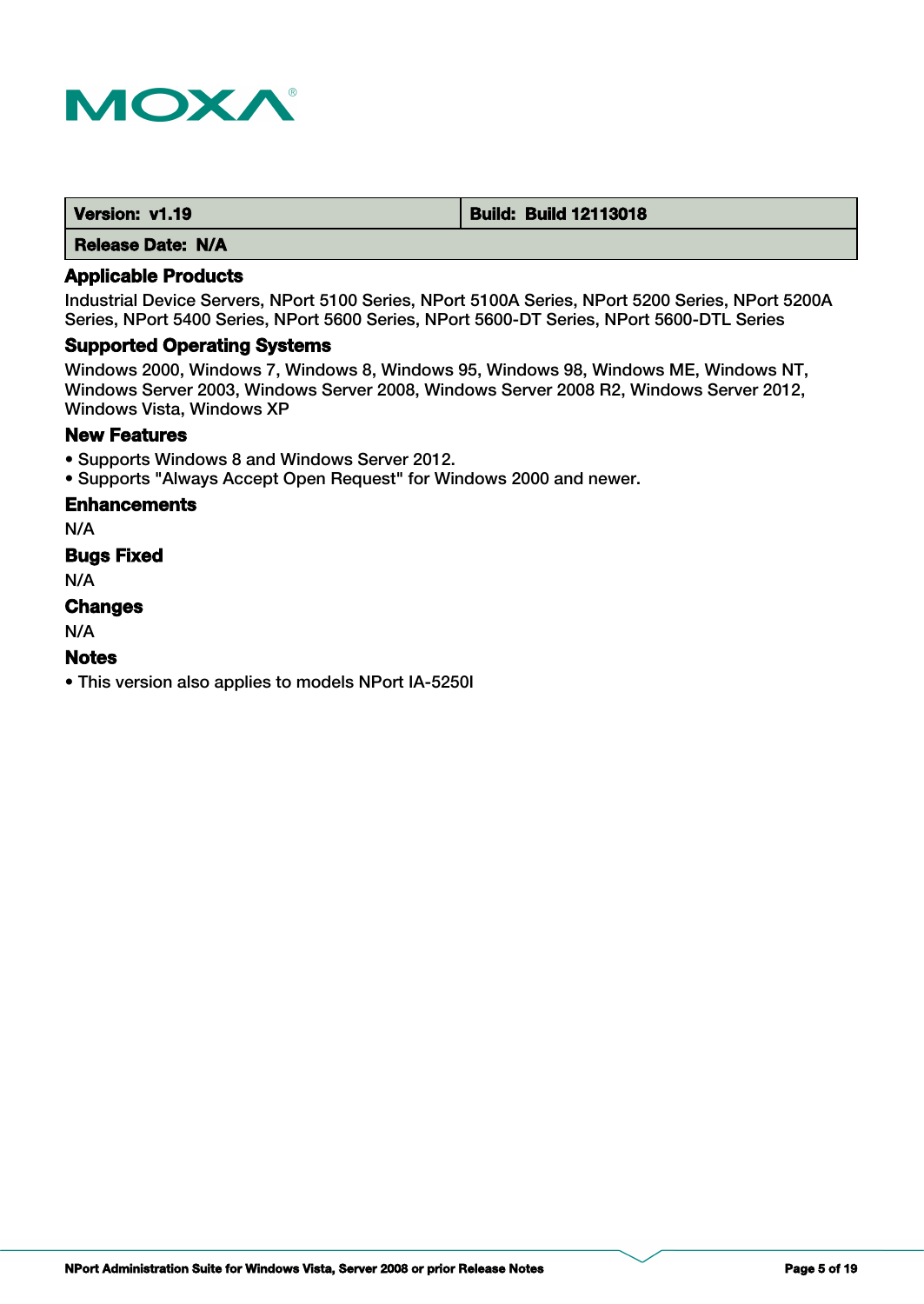

| Version: v1.18 | <b>Build: Build 12091810</b> |
|----------------|------------------------------|
| ----           |                              |

## **Applicable Products**

Industrial Device Servers, NPort 5100 Series, NPort 5100A Series, NPort 5200 Series, NPort 5200A Series, NPort 5400 Series, NPort 5600 Series, NPort 5600-DT Series, NPort 5600-DTL Series

#### **Supported Operating Systems**

Windows 2000, Windows 7, Windows 95, Windows 98, Windows ME, Windows NT, Windows Server 2003, Windows Server 2008, Windows Server 2008 R2, Windows Vista, Windows XP

#### **New Features**

- Supports NPort 5150AI-M12, 5250AI-M12, 5450AI-M12.
- Supports LLDP configuration.
- Supports Windows publish.

## **Enhancements**

N/A

## **Bugs Fixed**

• Driver caused a BSOD when opening and closing repeatedly in Windows 2008 R2.

• Driver caused a BSOD when applications open grouped COM ports which contain one or more disabled ports.

• In the COM Grouping function, sometimes HyperTerminal may not read the received data immediately.

## **Changes**

N/A

#### **Notes**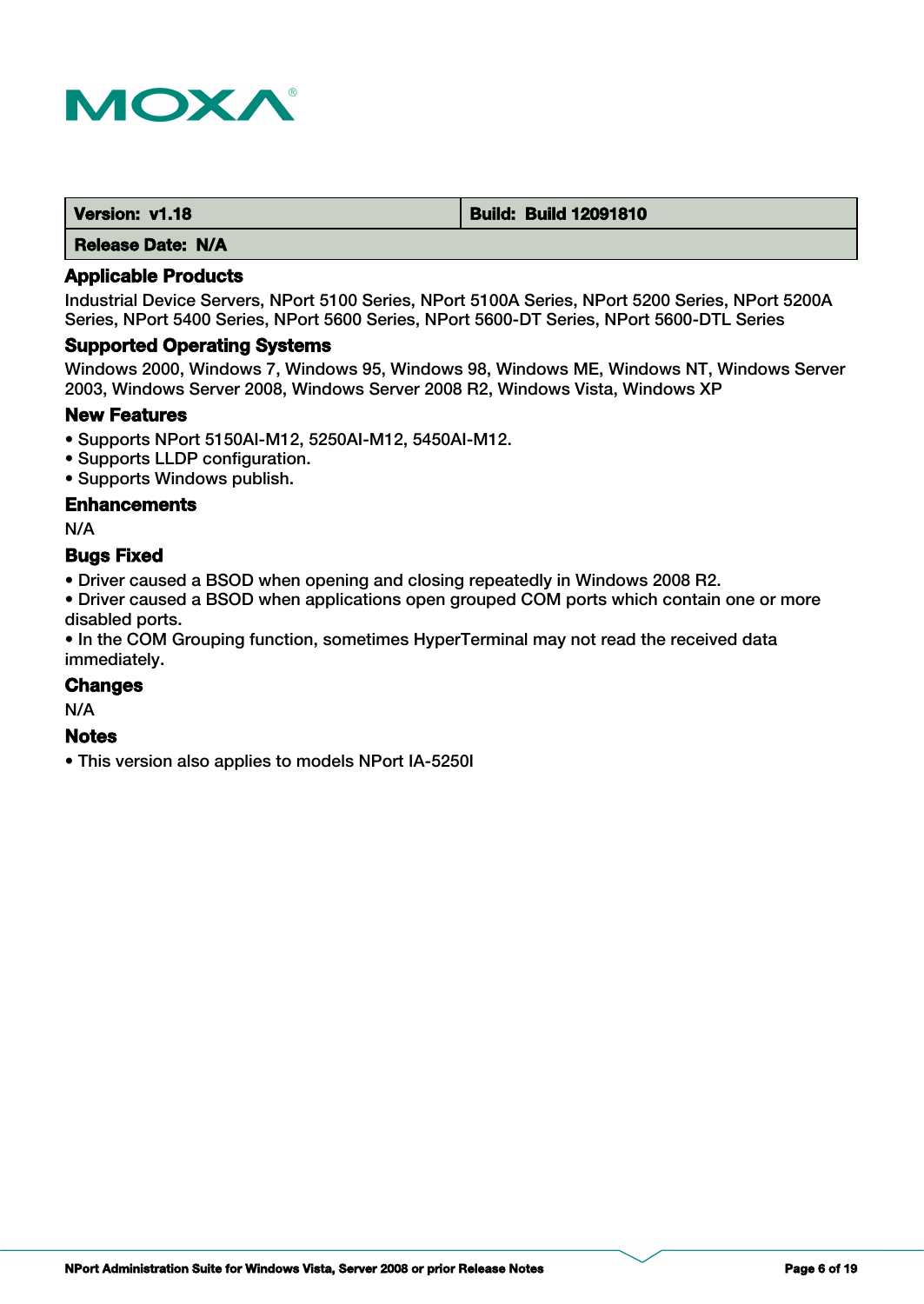

| Version: v1.17           | <b>Build: Build 11072613</b> |
|--------------------------|------------------------------|
| <b>Release Date: N/A</b> |                              |

Industrial Device Servers, NPort 5100 Series, NPort 5100A Series, NPort 5200 Series, NPort 5200A Series, NPort 5400 Series, NPort 5600 Series, NPort 5600-DT Series, NPort 5600-DTL Series

#### **Supported Operating Systems**

Windows 2000, Windows 7, Windows 95, Windows 98, Windows ME, Windows NT, Windows Server 2003, Windows Server 2008, Windows Server 2008 R2, Windows Vista, Windows XP

#### **New Features**

• Supports NPort P5150A.

#### **Enhancements**

N/A

#### **Bugs Fixed**

• Application will not work properly when logging as a standard user in Windows Vista/7 environments. This version will prompt the user change to an account with administrative rights.

- Windows 2008 64-bit driver would cause a BSOD when accessing an invalid memory path.
- Modified the Georgetown time zone to GMT-04:00, Caracas to GMT-04:30, and Sofia to GMT +02:00.

• The "nsio\_RTS" function was not able to control RTS signals.

## **Changes**

N/A

## **Notes**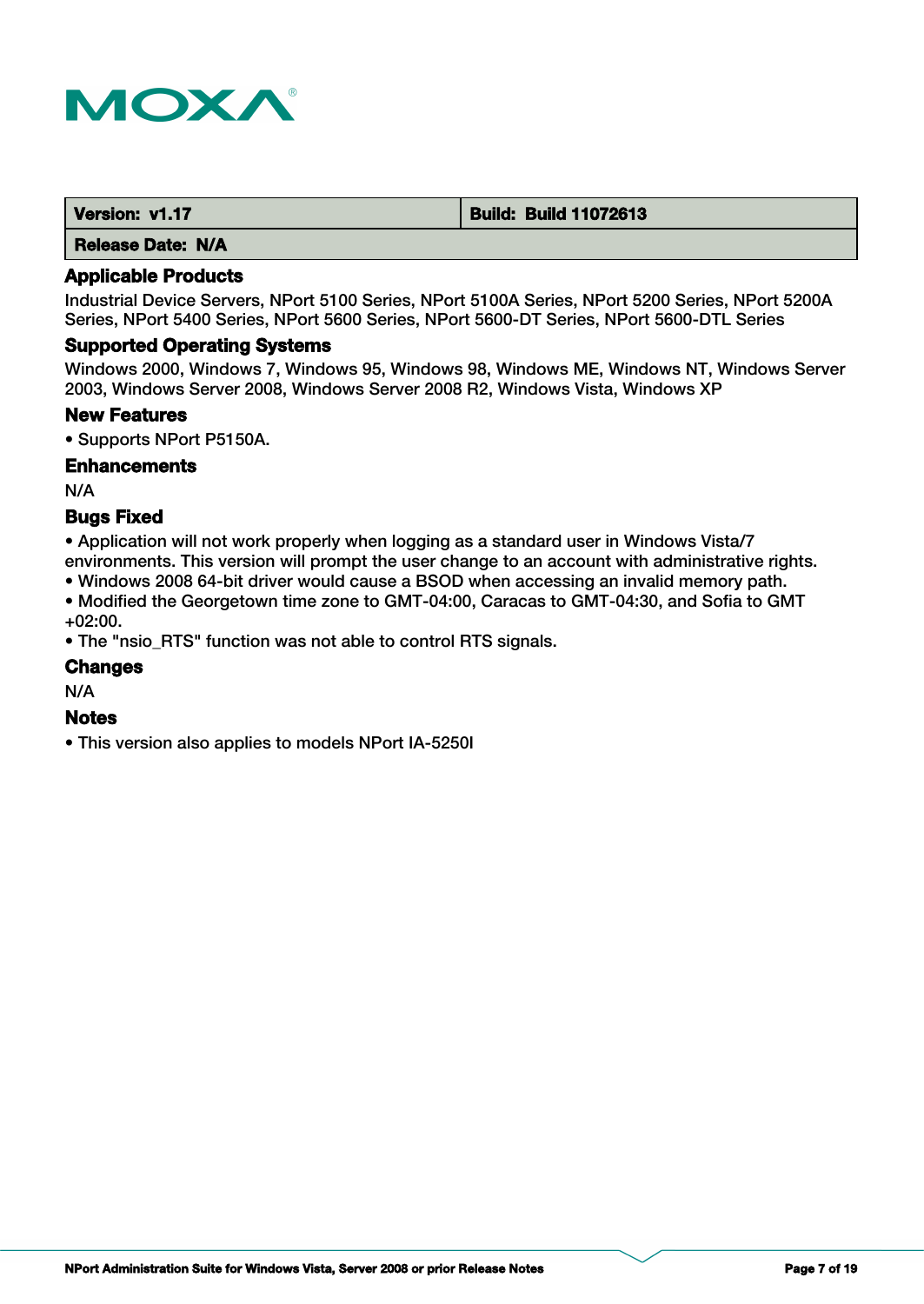

| Version: v1.16 | <b>Build: Build 11021514</b> |
|----------------|------------------------------|
|                |                              |

## **Applicable Products**

Industrial Device Servers, NPort 5100 Series, NPort 5100A Series, NPort 5200 Series, NPort 5200A Series, NPort 5400 Series, NPort 5600 Series, NPort 5600-DT Series, NPort 5600-DTL Series

#### **Supported Operating Systems**

Windows 2000, Windows 7, Windows 95, Windows 98, Windows ME, Windows NT, Windows Server 2003, Windows Server 2008, Windows Server 2008 R2, Windows Vista, Windows XP

#### **New Features**

- Supports NPort 5600-8-DTL Series.
- Supports NPort A Series products in NPort.dll library.

## **Enhancements**

N/A

## **Bugs Fixed**

• System BSOD when setting and enabling COM grouping functions in Windows 2008 R2.

#### **Changes**

N/A

## **Notes**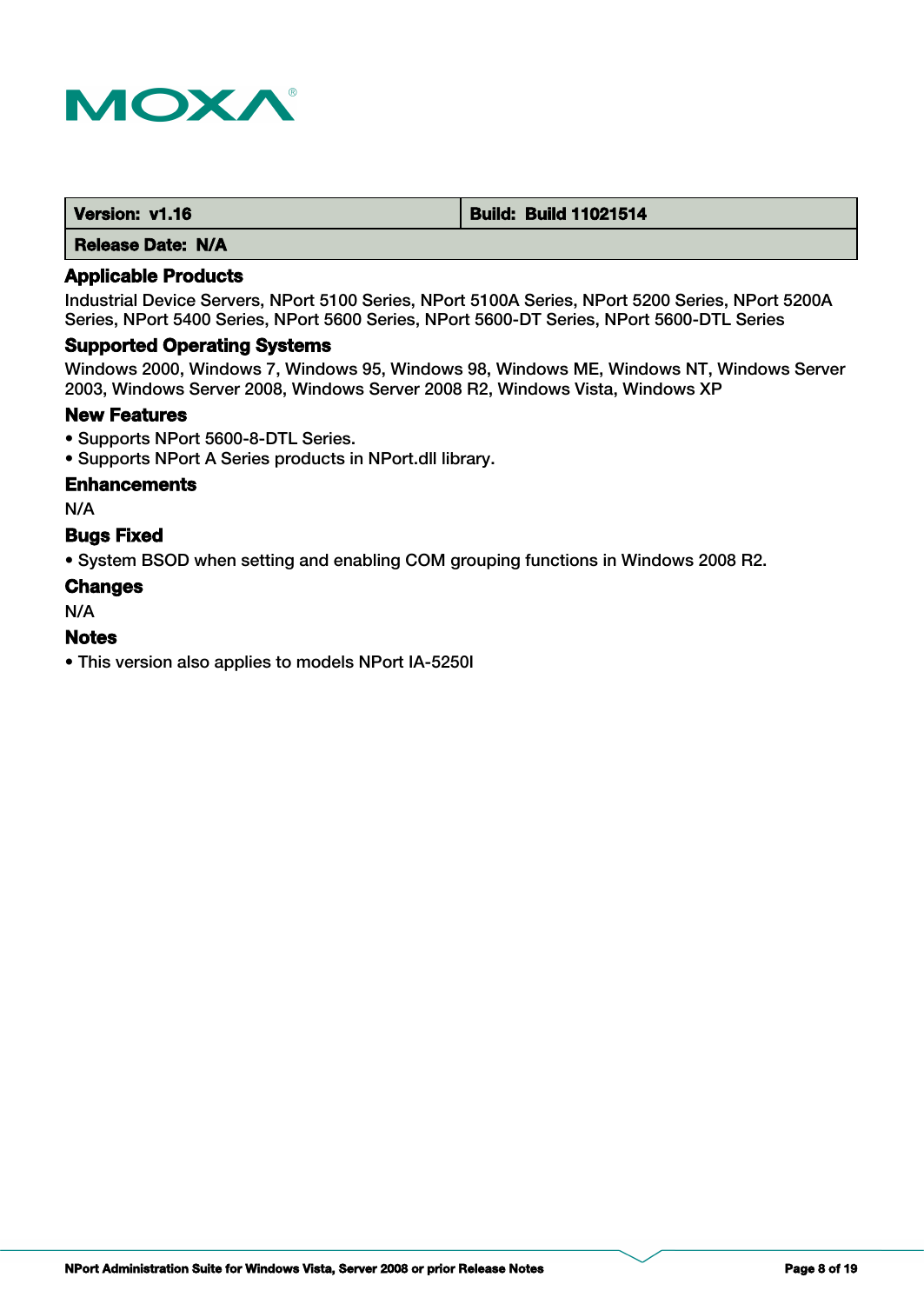

| Version: v1.15           | <b>Build: Build 10112214</b> |
|--------------------------|------------------------------|
| <b>Release Date: N/A</b> |                              |

Industrial Device Servers, NPort 5100 Series, NPort 5100A Series, NPort 5200 Series, NPort 5200A Series, NPort 5400 Series, NPort 5600 Series, NPort 5600-DT Series, NPort 5600-DTL Series

#### **Supported Operating Systems**

Windows 2000, Windows 7, Windows 95, Windows 98, Windows ME, Windows NT, Windows Server 2003, Windows Server 2008, Windows Server 2008 R2, Windows Vista, Windows XP

#### **New Features**

- Supports Multi-connection by IPSerial library.
- Supports Windows 7.

## **Enhancements**

N/A

#### **Bugs Fixed**

• Reduced handle counts when application called nsio init() from IPSerial library.

• When closing COM port and applying change to other COM numbers simultaneously, the NPort administrator utility will cause a hang up.

• If the nsio\_close() function is called several times and then the nsio\_open() function is called, it will fail and return an undefined error code.

#### **Changes**

N/A

#### **Notes**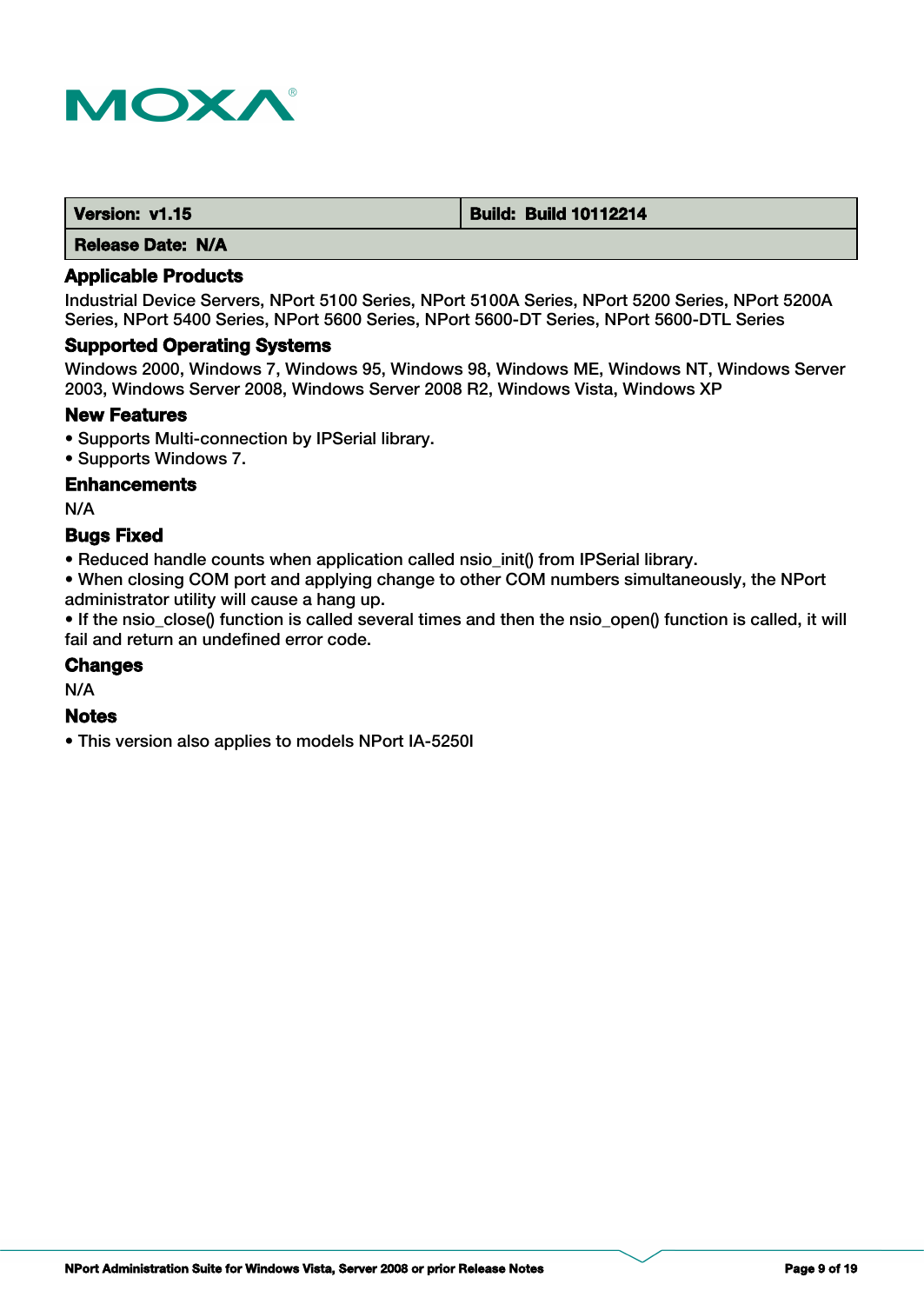

| Version: v1.14 | <b>Build: Build 10050717</b> |
|----------------|------------------------------|
|----------------|------------------------------|

## **Applicable Products**

Industrial Device Servers, NPort 5100 Series, NPort 5100A Series, NPort 5200 Series, NPort 5200A Series, NPort 5400 Series, NPort 5600 Series, NPort 5600-DT Series, NPort 5600-DTL Series

#### **Supported Operating Systems**

Windows 2000, Windows 7, Windows 95, Windows 98, Windows ME, Windows NT, Windows Server 2003, Windows Server 2008, Windows Vista, Windows XP

#### **New Features**

• Supports COM Grouping function for Windows NT.

#### **Enhancements**

N/A

## **Bugs Fixed**

- Shortened opening time for COM Grouping.
- Shortened setting time for COM Grouping.
- Write operation would stop transmitting.
- Monitor and port monitor would stop after removing target.

#### **Changes**

N/A

#### **Notes**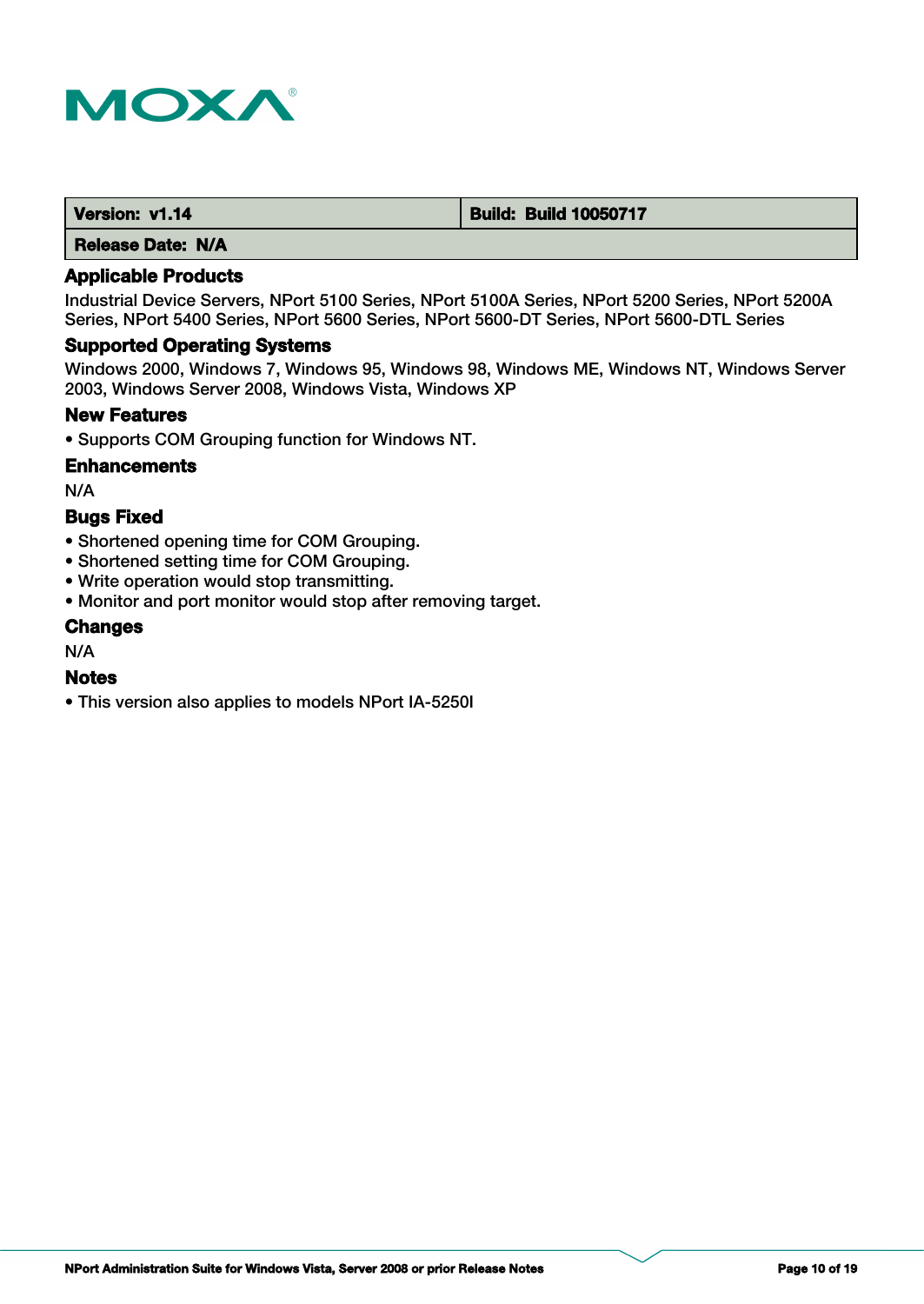

| Version: v1.13 | <b>Build: Build 10040714</b> |
|----------------|------------------------------|
|                |                              |

#### **Applicable Products**

Industrial Device Servers, NPort 5100 Series, NPort 5100A Series, NPort 5200 Series, NPort 5200A Series, NPort 5400 Series, NPort 5600 Series, NPort 5600-DT Series, NPort 5600-DTL Series

#### **Supported Operating Systems**

Windows 2000, Windows 95, Windows 98, Windows ME, Windows NT, Windows Server 2003, Windows Server 2008, Windows Vista, Windows XP

#### **New Features**

• Supports NPort 5110A, 5130A, 5150A, IA5450A, IA5450AI, IA5150A, IA5150AI, IA5250A, IA5250AI, 5210A, 5230A, 5250A.

• Supports COM Grouping function (does not support Windows 95/98/ME/NT).

#### **Enhancements**

N/A

## **Bugs Fixed**

• Set IP filter netmask error on Windows x64 platforms.

#### **Changes**

N/A

## **Notes**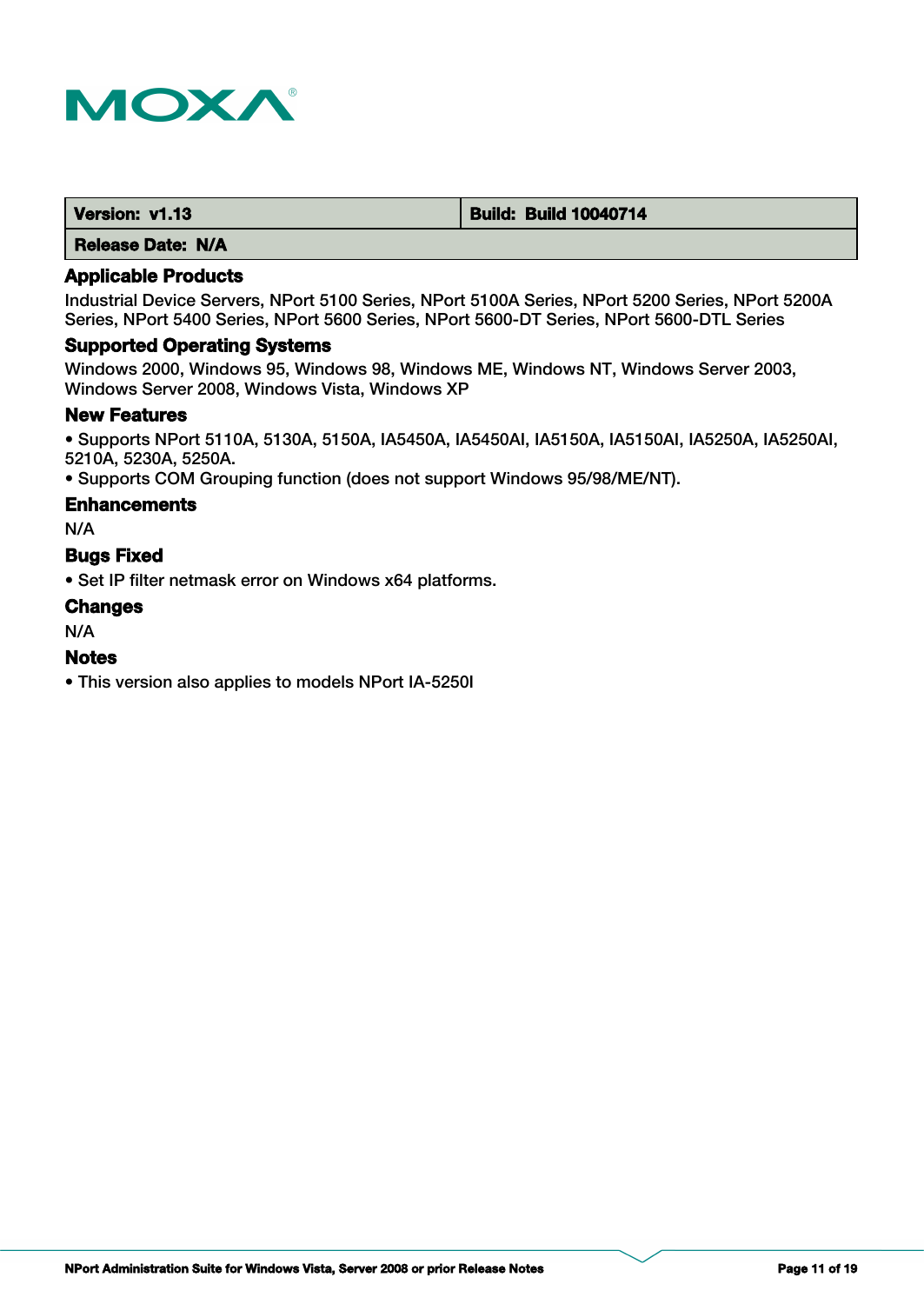

| Version: v1.12 | <b>Build: Build 09090816</b> |
|----------------|------------------------------|
| .<br>----      |                              |

## **Applicable Products**

Industrial Device Servers, NPort 5100 Series, NPort 5100A Series, NPort 5200 Series, NPort 5200A Series, NPort 5400 Series, NPort 5600 Series, NPort 5600-DT Series, NPort 5600-DTL Series

#### **Supported Operating Systems**

Windows 2000, Windows 95, Windows 98, Windows ME, Windows NT, Windows Server 2003, Windows Server 2008, Windows Vista, Windows XP

#### **New Features**

• Supports NPort IA-5250I.

#### **Enhancements**

N/A

## **Bugs Fixed**

• "Import COM Mapping" function would throw an "invalid pointer opertion" message.

- Monitor function would cause a memory leak.
- Adjusted the IRP completion order for multi-processor environments.

• Fixed the buffer protection mechanism for issues while inserting special characters in the serial RX buffer.

#### **Changes**

N/A

## **Notes**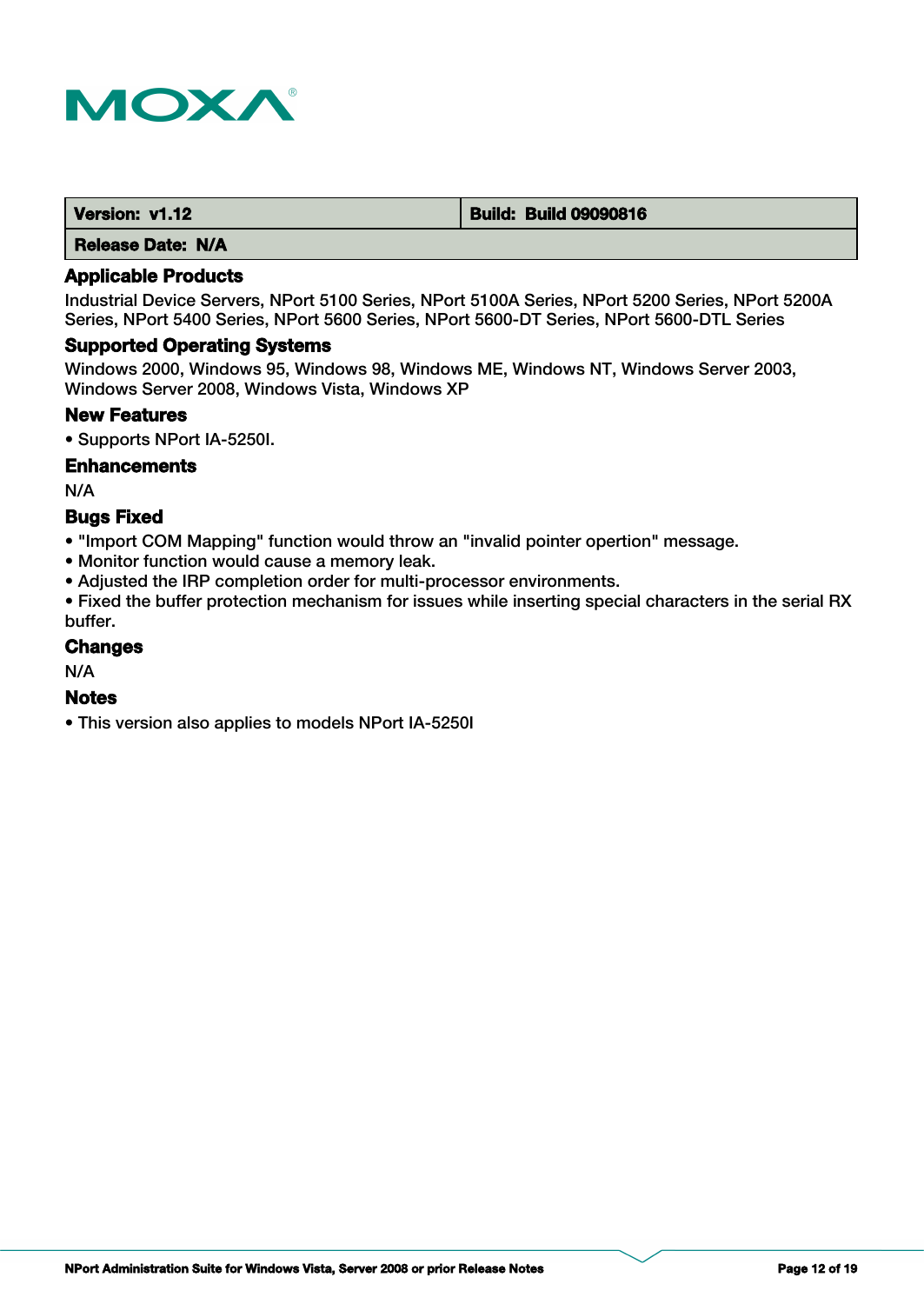

| Version: v1.10           | <b>Build: Build 08042811</b> |
|--------------------------|------------------------------|
| <b>Release Date: N/A</b> |                              |

Industrial Device Servers, NPort 5100 Series, NPort 5100A Series, NPort 5200 Series, NPort 5200A Series, NPort 5400 Series, NPort 5600 Series, NPort 5600-DT Series, NPort 5600-DTL Series

## **Supported Operating Systems**

Windows 2000, Windows 95, Windows 98, Windows ME, Windows NT, Windows Server 2003, Windows Server 2008, Windows Vista, Windows XP

#### **New Features**

N/A

## **Enhancements**

• Upgraded package: IPSerial Library.

#### **Bugs Fixed**

• Application crash problem with IP serial library when binding more than 8 IPs(alias) for PC.

• Loading driver failed in Windows Vista x64.

#### **Changes**

N/A

## **Notes**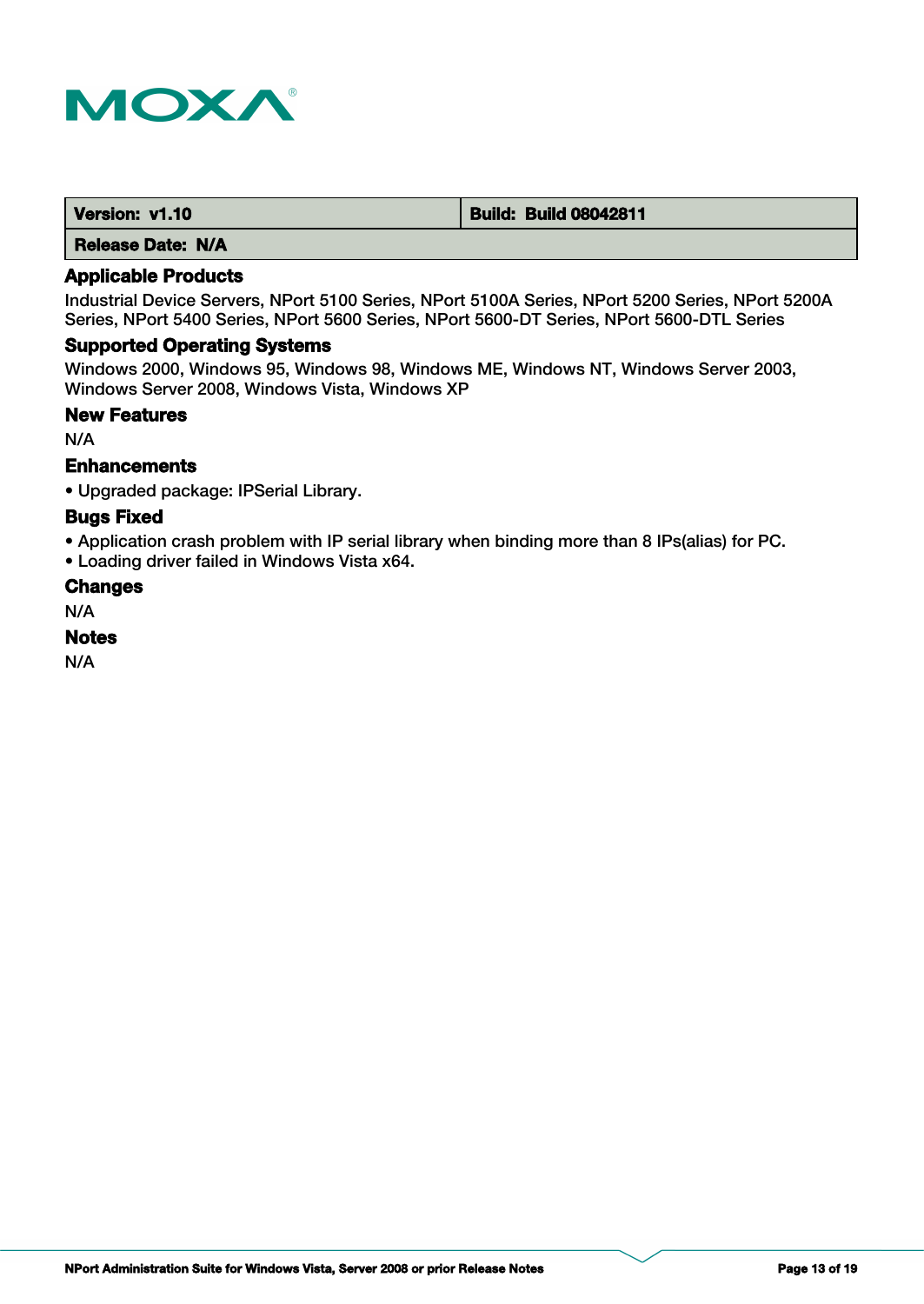

| Version: v1.9 | <b>Build: Build 08022110</b> |
|---------------|------------------------------|
| .             |                              |

#### **Applicable Products**

Industrial Device Servers, NPort 5100 Series, NPort 5100A Series, NPort 5200 Series, NPort 5200A Series, NPort 5400 Series, NPort 5600 Series, NPort 5600-DT Series, NPort 5600-DTL Series

#### **Supported Operating Systems**

Windows 2000, Windows 95, Windows 98, Windows ME, Windows NT, Windows Server 2003, Windows Vista, Windows XP

#### **New Features**

N/A

## **Enhancements**

N/A

## **Bugs Fixed**

- SERIAL\_PURGE\_TXABORT did not reset the WriteCharsQueued counter.
- SIO outqueue count was inaccurate under classic mode.
- The port number was incorrect in the "UDP Mode Settings: Destination" list.
- Startup of Monitor and Port Monitor may fail.
- Removal of Monitor and Port Monitor may fail.
- The search function would have issues on a Windows 2003 host with dual LAN cards.
- Adding COM port would fail if "SERIALCOMM" registry key was absent.
- Invalid argument for time encode.
- Access violation problem in "IP Address Report List".
- Search function supports 16 IP addresses for local host.
- "Alive" status in Monitor and Port Monitor may be incorrect.

## **Changes**

N/A

#### **Notes**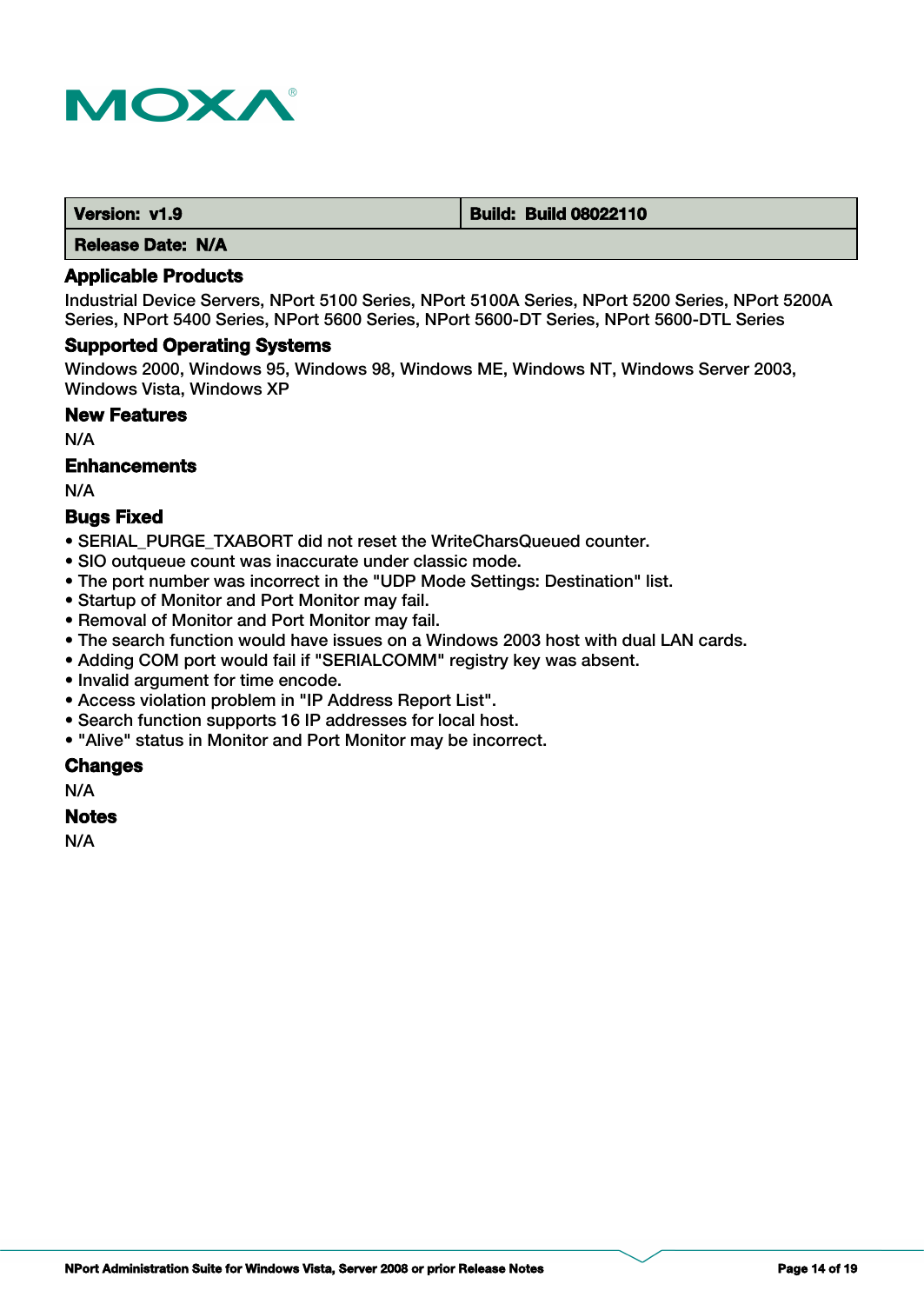

| Version: v1.8 | <b>Build: Build 07042411</b> |
|---------------|------------------------------|
|---------------|------------------------------|

## **Applicable Products**

Industrial Device Servers, NPort 5100 Series, NPort 5100A Series, NPort 5200 Series, NPort 5200A Series, NPort 5400 Series, NPort 5600 Series, NPort 5600-DT Series, NPort 5600-DTL Series

## **Supported Operating Systems**

Windows 2000, Windows 95, Windows 98, Windows ME, Windows NT, Windows Server 2003, Windows Vista, Windows XP

#### **New Features**

• Supports Windows Vista.

• Supports 5610-8-DT, 5610-8-DT-J, 5650-8-DT, 5650-8-DT-J and 5650I-8-DT.

## **Enhancements**

N/A

## **Bugs Fixed**

N/A

#### **Changes**

N/A

## **Notes**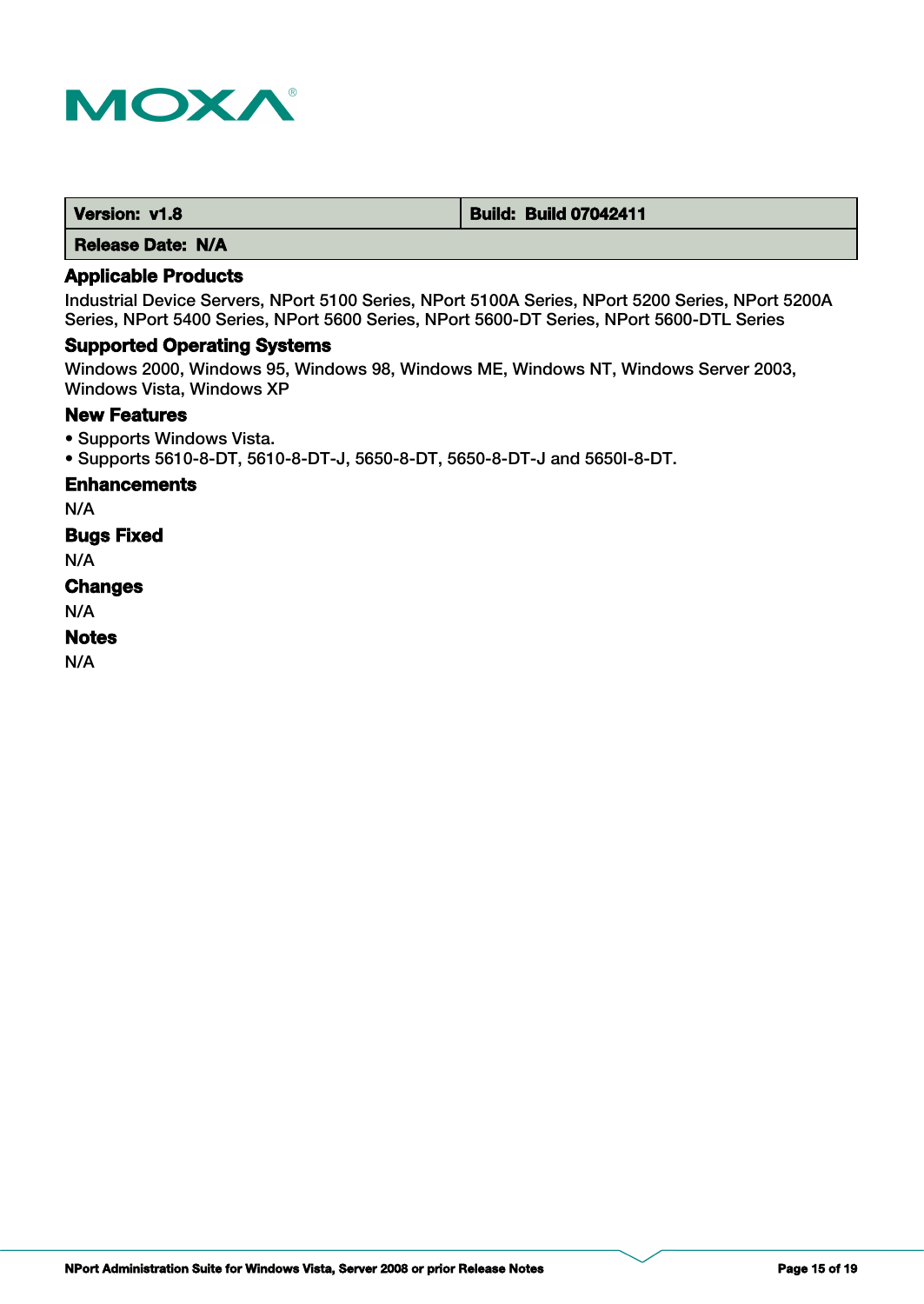

| Version: v1.7 | <b>Build: Build 07021218</b> |
|---------------|------------------------------|
|               |                              |

#### **Applicable Products**

Industrial Device Servers, NPort 5100 Series, NPort 5100A Series, NPort 5200 Series, NPort 5200A Series, NPort 5400 Series, NPort 5600 Series, NPort 5600-DT Series, NPort 5600-DTL Series

#### **Supported Operating Systems**

Windows 2000, Windows 95, Windows 98, Windows ME, Windows NT, Windows Server 2003, Windows XP

#### **New Features**

- Added "Network Timeout" function for COM settings.
- Added auto message log function.

#### **Enhancements**

- Improved IoctlGetCommstatus() to report live out queue count.
- Improved utility user interface.

• Improved COM setting functions. If the selected ports are in use, no change can be made to them. These settings include: COM number, Tx mode, FIFO, and Fast Flush.

• Improved COM setting functions. If the users do not have administrative privileges, they cannot add or delete COM ports. However, they can still view the COM settings and open the COM ports. • Improved utility user interface.

## **Bugs Fixed**

- Modem dial out caused system halt on multi-processor platforms.
- Driver read operations caused double completion (BSOD) on multi-processor platforms.
- GetCommStatus caused a BSOD on multi-processor platforms.
- ioctl of setting Xon/Xoff character failed.

• Fixed bugs detected by Static Driver Verifier, which include a double completion problem and completion of IRP without releasing the cancel spinlock.

- FastFlush setting error when COM port number exceeds 127.
- COM Mapping problem when a disabled port is opened.

#### **Changes**

N/A

## **Notes**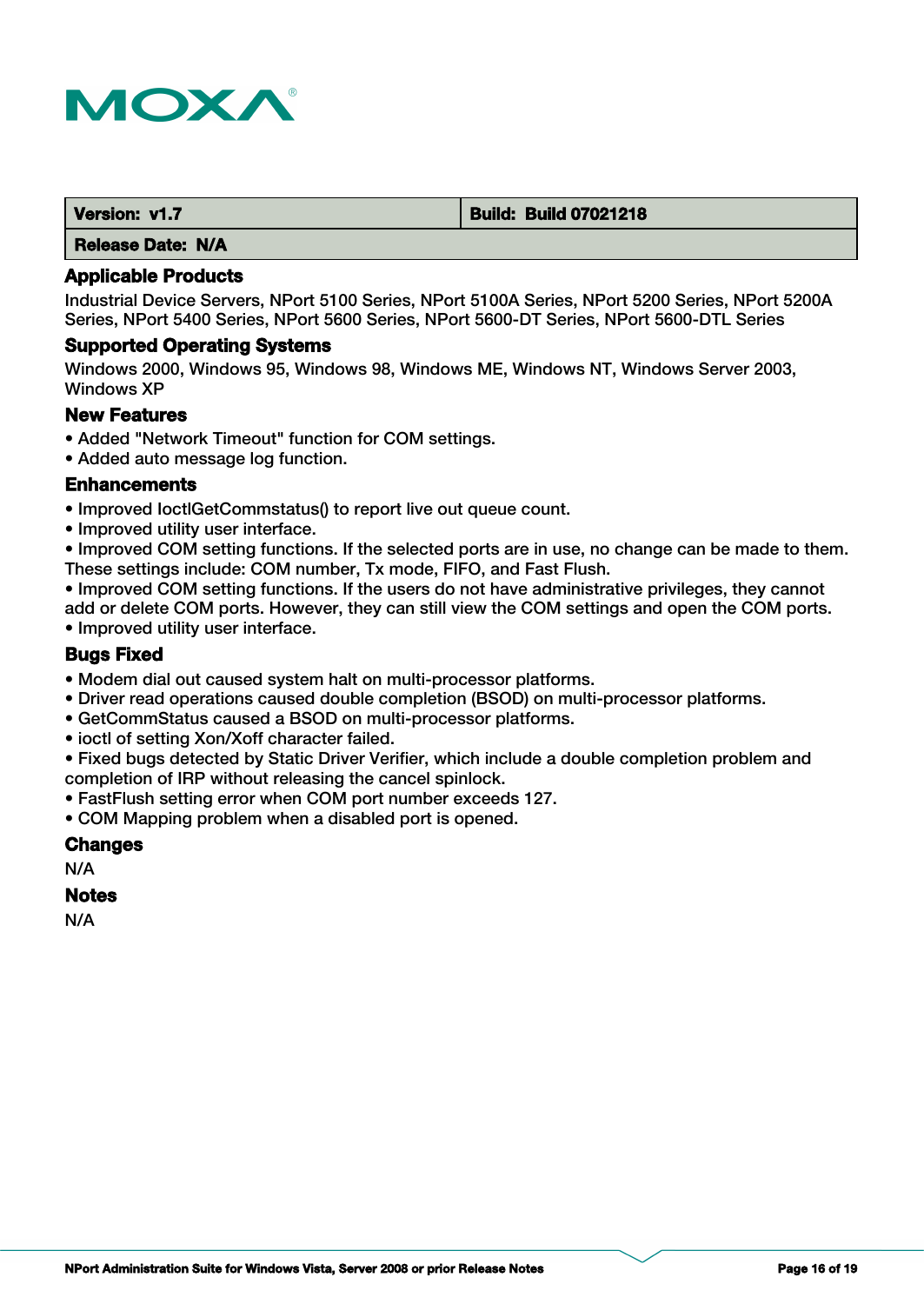

| Version: v1.6            | <b>Build: N/A</b> |
|--------------------------|-------------------|
| <b>Release Date: N/A</b> |                   |

Industrial Device Servers, NPort 5100 Series, NPort 5100A Series, NPort 5200 Series, NPort 5200A Series, NPort 5400 Series, NPort 5600 Series, NPort 5600-DT Series, NPort 5600-DTL Series

#### **Supported Operating Systems**

Windows 2000, Windows 95, Windows 98, Windows ME, Windows NT, Windows Server 2003, Windows XP

#### **New Features**

- Supports PPP Mode and Real COM Mode (RFC2217) operating mode for NPort 56xx.
- Supports 64-bit Windows.
- Moved nprcmisic.dll to nport.dll to cover all NPort models.
- Supports NPort 5130, 5150, 5650, 5650-S-SC, 5650-M-SC.

• Supports SERIAL\_LSRMST\_ESCAPE and SERIAL\_LSRMST\_MST event types of IOCTL\_SERIAL\_LSRMST\_INSERT requests. SERIAL\_LSRMST\_LSR\_NODATA and SERIAL\_LSRMST\_LSR\_DATA event types are not supported due to driver limitations.

#### **Enhancements**

N/A

#### **Bugs Fixed**

- IOCTL\_SERIAL\_IMMEDIATE\_CHAR bug causing a BSOD.
- IOCTL\_SERIAL\_XOFF\_COUNTER bug causing system halt.
- Accessible IPs export and import configurations did not match.
- IOCTL SERIAL IMMEDIATE CHAR bug causing a BSOD.
- IPSerial nsio write and mutli-port connection problems.

• Administrator could not remove serial port settings when uninstalling the NPort Administration Suite.

• COM Mapping could not import files exported by Administrator v1.2.

• Disconnecting an NPort will crash the application while calling nsio\_close.

## **Changes**

N/A

#### **Notes**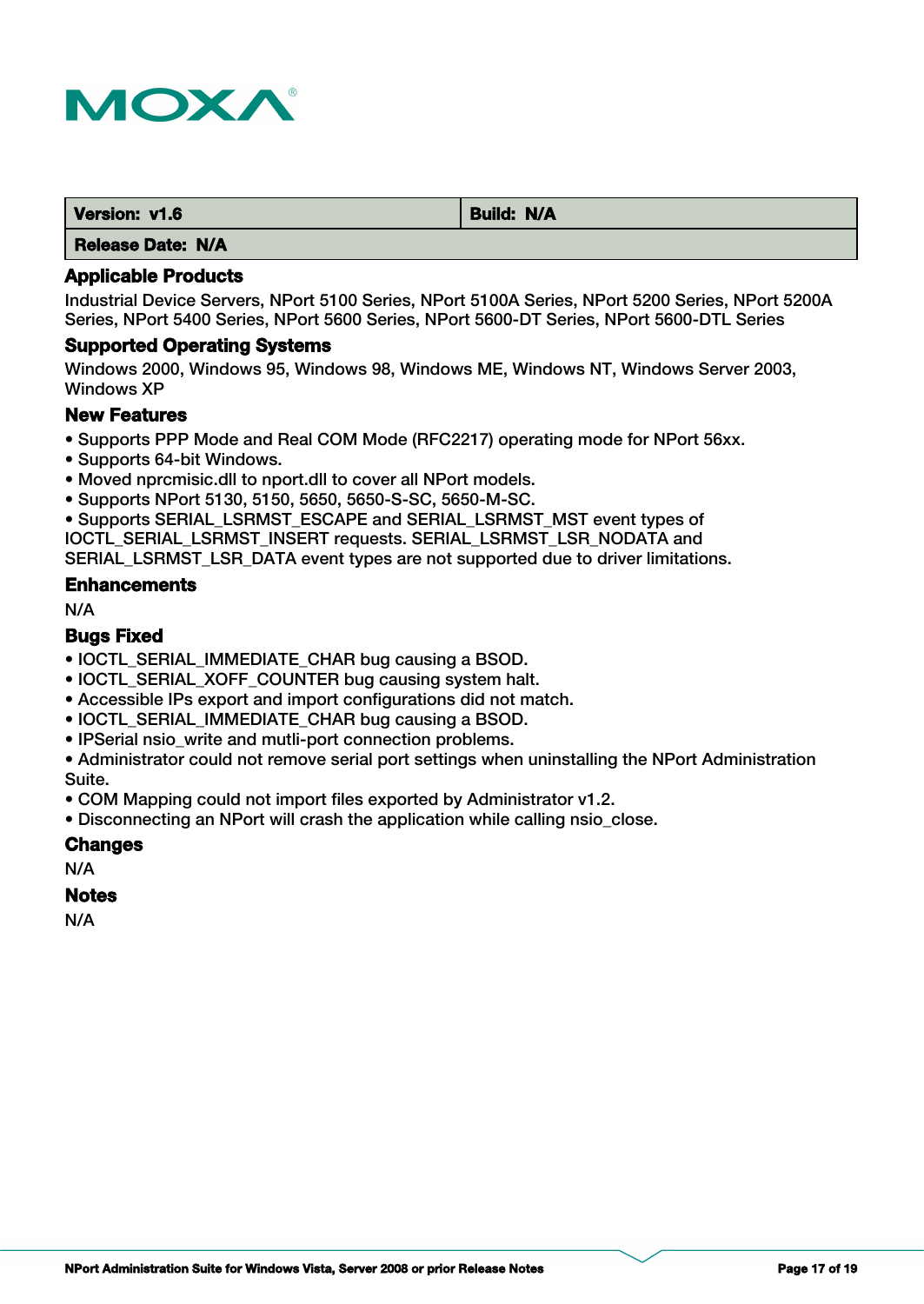

| Version: v1.5                                                                                                             | <b>Build: N/A</b> |
|---------------------------------------------------------------------------------------------------------------------------|-------------------|
| ______<br><b>STATE</b><br>the contract of the contract of the contract of the contract of the contract of the contract of |                   |

## **Applicable Products**

Industrial Device Servers, NPort 5100 Series, NPort 5100A Series, NPort 5200 Series, NPort 5200A Series, NPort 5400 Series, NPort 5600 Series, NPort 5600-DT Series, NPort 5600-DTL Series

## **Supported Operating Systems**

N/A

## **New Features**

- Supports new functions of firmware 2.0.
- Added new NPort IA model.
- Added Web console toolbar.

• Supports IOCTL\_SERIAL\_XOFF\_COUNTER command (Windows 2000/XP/2003), which is used by some 16-bit programs.

## **Enhancements**

• Improved Windows 2000/XP/2003 driver "Fast Flush" performance.

- Improved disconnection process to prevent application blocking.
- Improved NT/2000/XP/2003 driver Ioctl performance (parity, baud, modem...).

## **Bugs Fixed**

- High CPU loading with Hyper Threading systems.
- COM Mapping rescan prevents some models from being able to be configured.
- Port Monitor: When NPort is reconnecting, Administrator increases CPU load to 100%.
- Event log lost problem.
- IOCTL\_SERIAL\_SET\_WAIT\_MASK (npser+114c) BSOD RQL\_NOT\_LESS\_OR\_EQUAL problem.
- (npser+5c13) BSOD KERNEL\_MODE\_EXCEPTION\_NOT\_HANDLED problem.
- Verifier testing problem.
- Classic mode oqueue length was not correct.
- Tx does not stop on network disconnection.
- Write blocked after reconnecting.

## **Changes**

• Registered COM number usage (Windows 2000/XP/2003). This will avoid other COM device from using the same COM number occupied by this driver.

## **Notes**